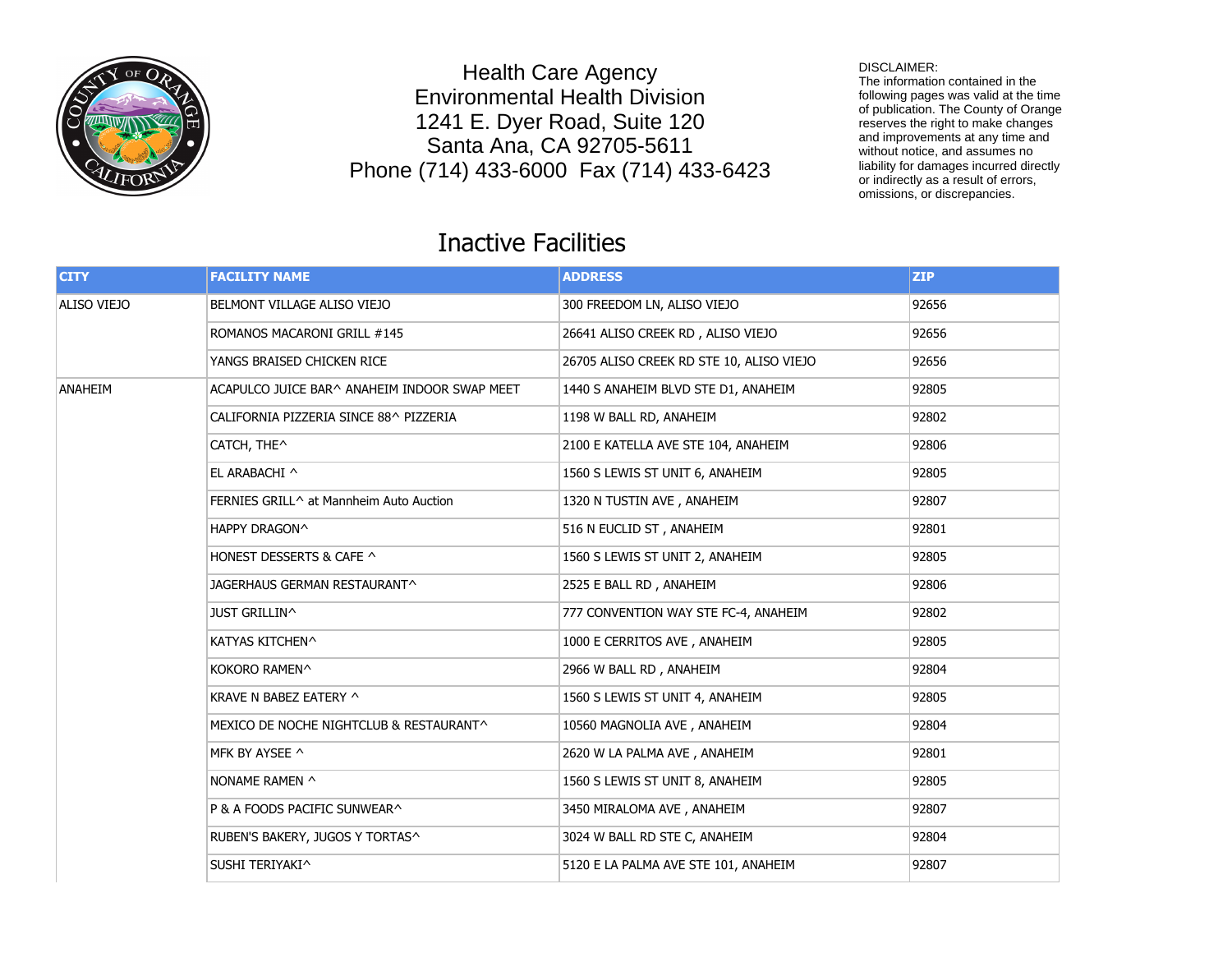| <b>CITY</b>       | <b>FACILITY NAME</b>                           | <b>ADDRESS</b>                       | ZIP   |
|-------------------|------------------------------------------------|--------------------------------------|-------|
| ANAHEIM           | SUSHISTOP ^                                    | 1560 S LEWIS ST UNIT 14, ANAHEIM     | 92805 |
| <b>BREA</b>       | <b>GREENS N THINGS</b>                         | 975 E BIRCH ST STE A, BREA           | 92821 |
|                   | HOSHI SHABU SHABU                              | 2445 E IMPERIAL HWY STE H, BREA      | 92821 |
|                   | <b>INFERNO EATS</b>                            | 2445 E IMPERIAL HWY STE F, BREA      | 92821 |
|                   | JIMMYS FAMOUS AMERICAN TAVERN                  | 3325 E IMPERIAL HWY, BREA            | 92823 |
|                   | KYOTO BUFFET AND GRILL                         | 200 S STATE COLLEGE BLVD, BREA       | 92821 |
|                   | <b>POKEWAY</b>                                 | 1065 BREA MALL STE 2171, BREA        | 92821 |
|                   | Z PIZZA BREA                                   | 421 S ASSOCIATED RD, BREA            | 92821 |
| <b>BUENA PARK</b> | BEACH WHALEO^ RESTRAUNT                        | 5440 BEACH BLVD, BUENA PARK          | 90621 |
|                   | BUENA PARK GRAND HOTEL AND SUITES ^ RESTAURANT | 7762 BEACH BLVD, BUENA PARK          | 90620 |
| <b>COSTA MESA</b> | 7 LEAVES CAFE ^                                | 2800 HARBOR BLVD A, COSTA MESA       | 92626 |
|                   | BRONX SANDWICH CO.^                            | 3030 HARBOR BLVD STE H1, COSTA MESA  | 92626 |
|                   | CASA BARILLA ^                                 | 3333 BRISTOL ST STE 1075, COSTA MESA | 92626 |
|                   | CENTER CLUB^                                   | 650 TOWN CENTER DR, COSTA MESA       | 92626 |
|                   | HALL, THE ^                                    | 3333 BRISTOL ST STE 1876, COSTA MESA | 92626 |
|                   | LAWRYS CARVERY^                                | 3333 BRISTOL ST STE 2601, COSTA MESA | 92626 |
|                   | MENDOKI ^                                      | 675 PAULARINO AVE # C, COSTA MESA    | 92626 |
|                   | PANERA BREAD #4131^                            | 235 E 17TH ST, COSTA MESA            | 92627 |
|                   | SPECTRA FOOD SERVICES ^ MAIN SNACK BAR         | 88 FAIR DR, COSTA MESA               | 92626 |
|                   | SWEET BASIL^                                   | 270 BRISTOL ST STE 114, COSTA MESA   | 92626 |
|                   | VERDE KITCHEN ^ INSIDE THE MET MARKETPLACE     | 575 ANTON BLVD STE 150, COSTA MESA   | 92626 |
|                   | WIENERSCHNITZEL #48^                           | 1951 HARBOR BLVD, COSTA MESA         | 92627 |
|                   | Wingnuts^                                      | 3030 HARBOR BLVD, COSTA MESA         | 92626 |
|                   | WOLFGANG PUCK BISTRO ^                         | 3333 BRISTOL ST, COSTA MESA          | 92626 |
|                   | YOKOHAMA^                                      | 270 BRISTOL ST STE 108, COSTA MESA   | 92626 |
| <b>CYPRESS</b>    | <b>CRUNCHICKEN</b>                             | 11513 KNOTT AVE, CYPRESS             | 90630 |
|                   | FIT BITES                                      | 5895 KATELLA STE D, CYPRESS          | 90630 |
|                   | <b>PITA 360</b>                                | 5895 KATELLA AVE, CYPRESS            | 90630 |
| DANA POINT        | BLUE DOLPHIN RESTAURANT & BILLARDS             | 34130 PACIFIC COAST HWY, DANA POINT  | 92629 |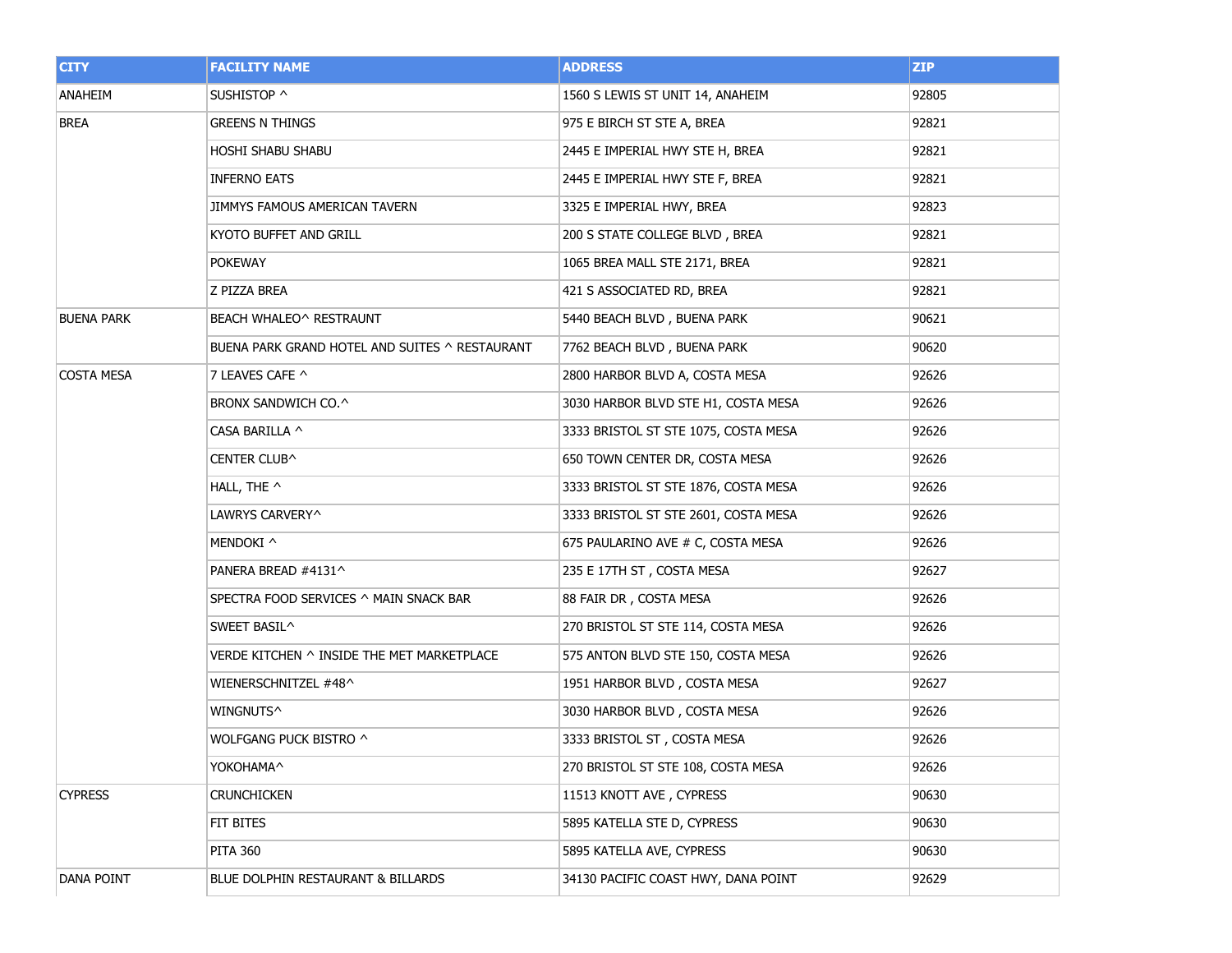| <b>CITY</b>             | <b>FACILITY NAME</b>             | <b>ADDRESS</b>                                  | <b>ZIP</b> |
|-------------------------|----------------------------------|-------------------------------------------------|------------|
| <b>DANA POINT</b>       | CAFE DEL SOL AT DOHENY BEACH     | 25300 DANA POINT HARBOR DR, DANA POINT          | 92629      |
|                         | RAD BEER & KITCHEN               | 34091 LA PLAZA AVE, DANA POINT                  | 92629      |
|                         | ZACKS SALT CREEK                 | 33333 S PACIFIC COAST HWY, DANA POINT           | 92629      |
| <b>FOOTHILL RANCH</b>   | CHIPOTLE MEXICAN GRILL #1295     | 26552 TOWNE CENTRE DR, FOOTHILL RANCH           | 92610      |
|                         | DA LUAU HAWAIIAN GRILL           | 41 AUTO CENTER DR # 101, FOOTHILL RANCH         | 92610      |
|                         | <b>KOBE BUFFET</b>               | 26772 PORTOLA PKWY, FOOTHILL RANCH              | 92610      |
| <b>FOUNTAIN VALLEY</b>  | KECH CAFE ^                      | 17966 BROOKHURST ST, FOUNTAIN VALLEY            | 92708      |
|                         | MR KEBAP^                        | 16937 BUSHARD ST, FOUNTAIN VALLEY               | 92708      |
| <b>FULLERTON</b>        | <b>FRESH GRILLER</b>             | 2400 E CHAPMAN AVE, FULLERTON                   | 92831      |
|                         | RODRIGO'S MEXICAN GRILL          | 1725 N PLACENTIA AVE, FULLERTON                 | 92831      |
|                         | TAQUERIA EL RANCHO               | 1330 S BROOKHURST RD, FULLERTON                 | 92833      |
|                         | THANK YOU RESTAURANT             | 2009 W COMMONWEALTH AVE STE A, FULLERTON        | 92833      |
| <b>GARDEN GROVE</b>     | HARBOR SEAFOOD BUFFET & GRILL    | 12761 HARBOR BLVD STE I-1, GARDEN GROVE         | 92840      |
|                         | <b>HAT NGO</b>                   | 10872 FORBES STE B-2, GARDEN GROVE              | 92843      |
|                         | HOMETOWN BUFFET #704             | 9635 CHAPMAN AVE, GARDEN GROVE                  | 92841      |
|                         | LAZIZ CAFE                       | 12438 BROOKHURST ST, GARDEN GROVE               | 92840      |
|                         | PANDA EXPRESS #531               | 11861 VALLEY VIEW ST, GARDEN GROVE              | 92845      |
|                         | SUNSHINE FRESH CAFE              | 12395 LEWIS ST STE 102, GARDEN GROVE            | 92840      |
|                         | TAQUERIA MEXICO                  | 13217 HARBOR BLVD, GARDEN GROVE                 | 92843      |
|                         | THAI PRINCESS                    | 13036 HARBOR BLVD, GARDEN GROVE                 | 92843      |
|                         | THUYS TO GO                      | 14091 EUCLID ST, GARDEN GROVE                   | 92843      |
|                         | <b>WATERFRONT CAFE</b>           | 12902 BROOKHURST ST, GARDEN GROVE               | 92841      |
| <b>HUNTINGTON BEACH</b> | BRUXIE GOURMET WAFFLE SANDWICHES | 180 5TH ST STE 120, HUNTINGTON BEACH            | 92648      |
|                         | <b>EXPRESS DONUTS</b>            | 126 MAIN ST STE 102, HUNTINGTON BEACH           | 92648      |
|                         | <b>GALLAGHERS IRISH PUB</b>      | 300 PACIFIC COAST HWY STE 113, HUNTINGTON BEACH | 92648      |
|                         | <b>GOLDEN OLIVE BREAKFAST</b>    | 3801 WARNER AVE STE B, HUNTINGTON BEACH         | 92649      |
|                         | <b>HIMALAYAN GRILL</b>           | 16278 PACIFIC COAST HWY, HUNTINGTON BEACH       | 92649      |
|                         | JAVA BAKERY CAFE                 | 18685 MAIN ST # 107, HUNTINGTON BEACH           | 92648      |
|                         | <b>MORRISON</b>                  | 120 5TH ST, HUNTINGTON BEACH                    | 92648      |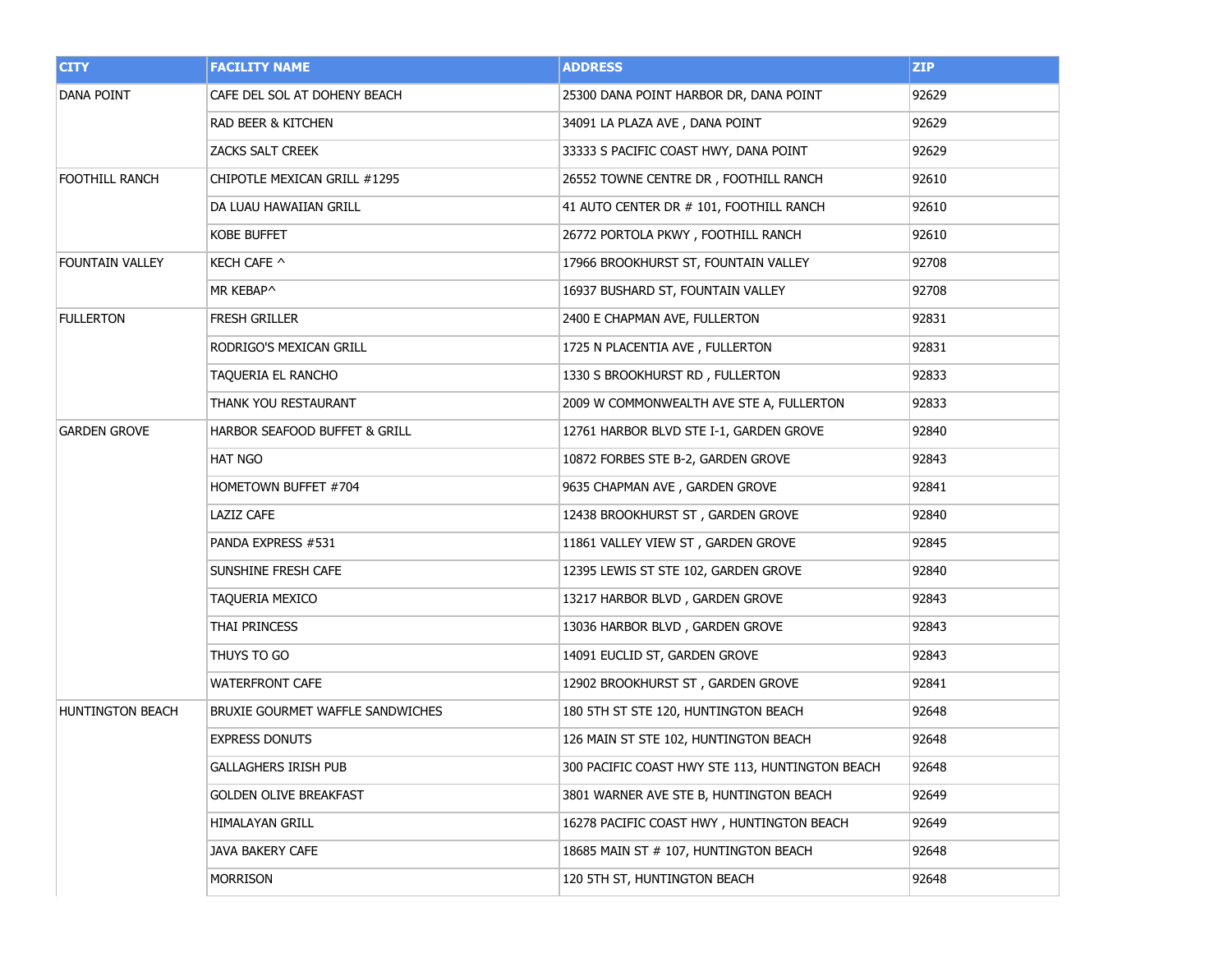| <b>CITY</b>      | <b>FACILITY NAME</b>                                                     | <b>ADDRESS</b>                            | <b>ZIP</b> |
|------------------|--------------------------------------------------------------------------|-------------------------------------------|------------|
| HUNTINGTON BEACH | SAMMYS BURGERS SUBS & TACOS                                              | 5171 WARNER AVE, HUNTINGTON BEACH         | 92649      |
|                  | TSUNAMI SUSHI                                                            | 17236 PACIFIC COAST HWY, HUNTINGTON BEACH | 92649      |
| <b>IRVINE</b>    | 3 ROOTS MEXICAN COCINA                                                   | 15361 CULVER DR, IRVINE                   | 92604      |
|                  | ATRIUM HOTEL, THE WATERFALLS & BANQUET                                   | 18700 MACARTHUR BLVD, IRVINE              | 92612      |
|                  | BERNARDOS DELI                                                           | 2102 BUSINESS CENTER DR # 180B, IRVINE    | 92612      |
|                  | CALIFORNIA DINING SERVICE                                                | 15955 ALTON PKWY, IRVINE                  | 92618      |
|                  | CARLS JR RESTAURANT #547                                                 | 6500 IRVINE CENTER DR, IRVINE             | 92618      |
|                  | CLASS 302 CAFE                                                           | 18090 CULVER DR, IRVINE                   | 92612      |
|                  | DAVIOS NORTHERN ITALIAN STEAKHOUSE                                       | 28420 VON KARMAN AVE, IRVINE              | 92612      |
|                  | DEAR CHENGDU                                                             | 15455 JEFFREY RD STE 325, IRVINE          | 92618      |
|                  | EUREST DINING VERIZON IRVINE CORPORATE OFFICE<br><b>EMPLOYEE KITCHEN</b> | 15505 SAND CANYON DR, IRVINE              | 92618      |
|                  | FLAME BROILER, THE                                                       | 3800 BARRANCA PKWY STE O & R, IRVINE      | 92606      |
|                  | FLIPPIN PIZZA                                                            | 17933 MACARTHUR BLVD, IRVINE              | 92614      |
|                  | ISLANDS FINE BURGERS & DRINKS                                            | 4020 BARRANCA PKWY, IRVINE                | 92604      |
|                  | JANS AT FOUR                                                             | 4 PARK PLZ, IRVINE                        | 92614      |
|                  | KONA LOA COFFEE                                                          | 2750 ALTON PKWY STE 141, IRVINE           | 92614      |
|                  | NHT ENTERPRISES WHOLESOME CHOICE MARKET                                  | 18040 CULVER DR, IRVINE                   | 92612      |
|                  | <b>O_LIVE TREE</b>                                                       | 2010 MAIN ST STE 185, IRVINE              | 92614      |
|                  | PAPER LANTERN DUMPLING HOUSE                                             | 2730 ALTON PKWY STE 101, IRVINE           | 92606      |
|                  | <b>RACQUETS</b>                                                          | 5 ETHEL COPLEN WAY, IRVINE                | 92612      |
|                  | S & B FOODS - IRVINE VALLEY COLLEGE RESTAURANT                           | 5500 IRVINE CENTER DR, IRVINE             | 92618      |
|                  | SAM WOO SEAFOOD RESTAURANT                                               | 15333 CULVER DR STE 720, IRVINE           | 92604      |
|                  | SHADY CANYON GOLF CLUB MAIN KITCHEN/EMP LOUNGE                           | 100 SHADY CANYON DR, IRVINE               | 92603      |
|                  | SHARKYS WOODFIRED MEXICAN GRILL                                          | 6725 QUAIL HILL PKWY, IRVINE              | 92603      |
|                  | <b>SMORBURGERS</b>                                                       | 2222 MICHELSON DR STE 210, IRVINE         | 92612      |
|                  | SPECIALTYS CAFE & BAKERY                                                 | 100 INNOVATION STE 150, IRVINE            | 92617      |
|                  | STATION CAFE                                                             | 15211 BARRANCA PKWY, IRVINE               | 92619      |
|                  | TLT FOOD                                                                 | 705 SPECTRUM CENTER DR, IRVINE            | 92618      |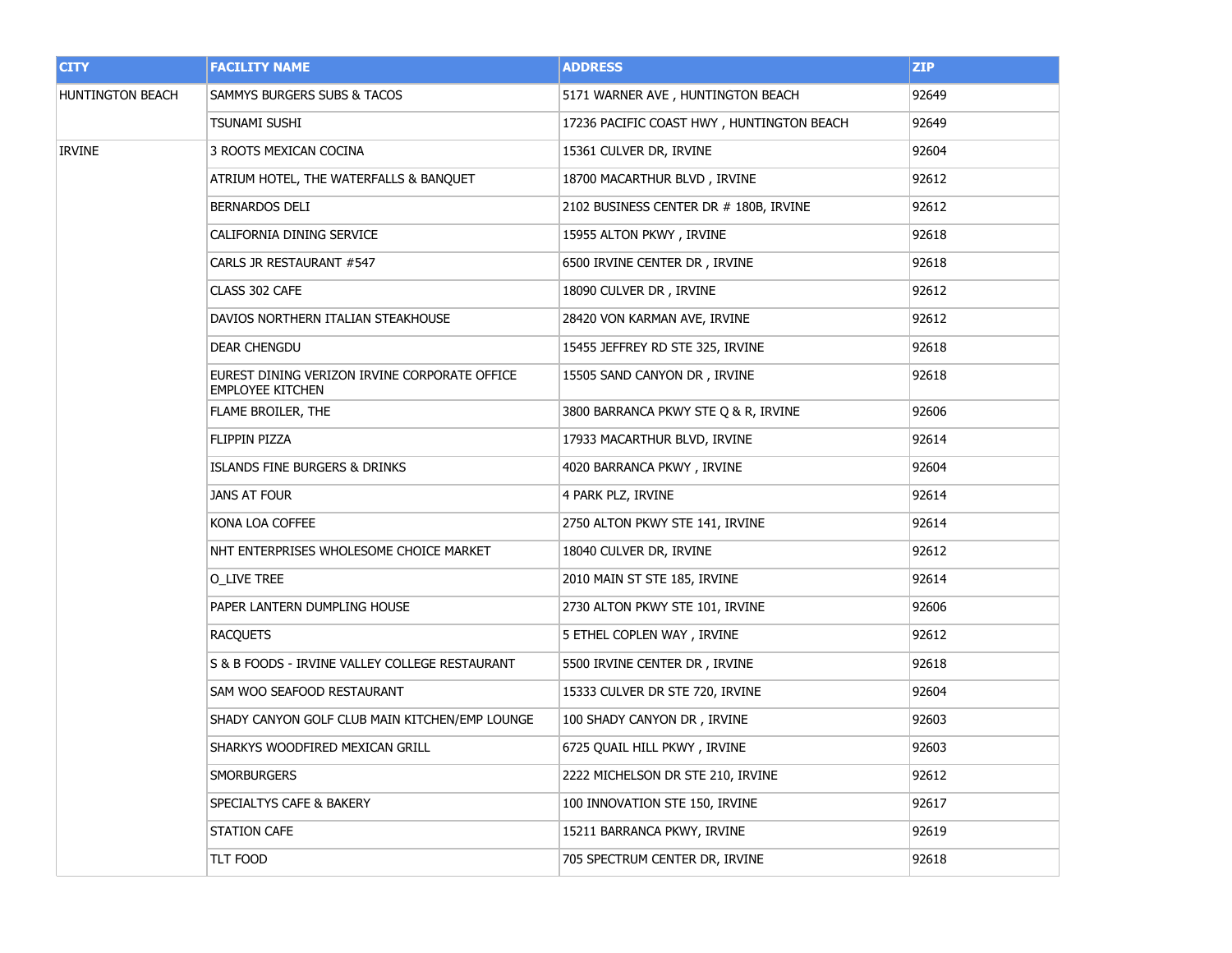| <b>CITY</b>          | <b>FACILITY NAME</b>                | <b>ADDRESS</b>                                | <b>ZIP</b> |
|----------------------|-------------------------------------|-----------------------------------------------|------------|
| LA HABRA             | CHINA STATION^                      | 303 N HARBOR BLVD, LA HABRA                   | 90631      |
| <b>LAGUNA BEACH</b>  | FISHBONE KITCHEN AND BAR RESTAURANT | 480 S COAST HWY, LAGUNA BEACH                 | 92651      |
|                      | TACO BELL #184                      | 699 S COAST HWY, LAGUNA BEACH                 | 92651      |
| LAGUNA HILLS         | STEFANOS GOLDEN BAKED HAMS          | 24781 ALICIA PKWY STE A, LAGUNA HILLS         | 92653      |
| <b>LAGUNA NIGUEL</b> | CARLS JR #766                       | 28022 LA PAZ RD, LAGUNA NIGUEL                | 92677      |
|                      | CHELAS MEXICAN GRILL INC            | 29975 ALICIA PKWY, LAGUNA NIGUEL              | 92677      |
|                      | FRATELLOS ITALIAN FAMILY RESTAURANT | 31371 NIGUEL RD STE A-D, LAGUNA NIGUEL        | 92677      |
| <b>LAKE FOREST</b>   | HAKATA IKKOUSHA LAKE FOREST         | 22611 LAKE FOREST DR # C1, LAKE FOREST        | 92630      |
|                      | HANGER CAFE, THE                    | 26140 ENTERPRISE WAY, LAKE FOREST             | 92630      |
|                      | MIMIS CAFE                          | 22651 LAKE FOREST DR, LAKE FOREST             | 92630      |
|                      | PEPPINOS ITALIAN FAMILY RESTAURANT  | 23600 ROCKFIELD DR, LAKE FOREST               | 92630      |
| <b>MISSION VIEJO</b> | <b>CURRY 8</b>                      | 555 THE SHOPS AT MV UNIT VC-05, MISSION VIEJO | 92691      |
|                      | LUCKY SHABU SHABU                   | 28201 MARGUERITE PKWY STE 9, MISSION VIEJO    | 92692      |
|                      | S & B FOODS AT SADDLEBACK COLLEGE   | 28000 MARGUERITE PKWY, MISSION VIEJO          | 92692      |
|                      | <b>SAFFRON</b>                      | 28662 MARGUERITE PKWY STE 201, MISSION VIEJO  | 92692      |
| <b>NEWPORT BEACH</b> | CALIFORNIA PIZZA KITCHEN            | 1151 NEWPORT CENTER DR, NEWPORT BEACH         | 92660      |
|                      | COPA D REY TAPAS BAR                | 704 E BALBOA BLVD, NEWPORT BEACH              | 92661      |
|                      | IL BARONE BOTTEGA                   | 4251 MARTINGALE WAY STE C, NEWPORT BEACH      | 92660      |
|                      | KITAYAMA                            | 101 BAYVIEW PL, NEWPORT BEACH                 | 92625      |
|                      | LA PETITE CAFE                      | 660 NEWPORT CENTER DR, NEWPORT BEACH          | 92660      |
|                      | LA SALSA 31102                      | 4341 MACARTHUR BLVD STE F, NEWPORT BEACH      | 92660      |
|                      | LIFE SPRING HOME NUTRITION          | 872-74 W 16TH ST, NEWPORT BEACH               | 92663      |
|                      | <b>NEWPORT LEXUS</b>                | 3901 MACARTHUR BLVD, NEWPORT BEACH            | 92660      |
|                      | ON THE ROCKS BAR & GRILL            | 2332 W COAST HWY, NEWPORT BEACH               | 92663      |
|                      | PICANTE MARTINS MEXICAN RESTAURANT  | 320 MARINE AVE STE B, NEWPORT BEACH           | 92662      |
|                      | SAAGAR FINE CUISINE OF INDIA        | 4248 MARTINGALE WAY, NEWPORT BEACH            | 92662      |
|                      | VICCI BAKERY CAFE                   | 301 MAIN ST, NEWPORT BEACH                    | 92661      |
| ORANGE               | OKI SUSHI & BENTO^                  | 20 CITY BLVD W STE F7, ORANGE                 | 92868      |
|                      | PEPITOS RESTAURANT^                 | 840 THE CITY DRIVE SOUTH STE H, ORANGE        | 92868      |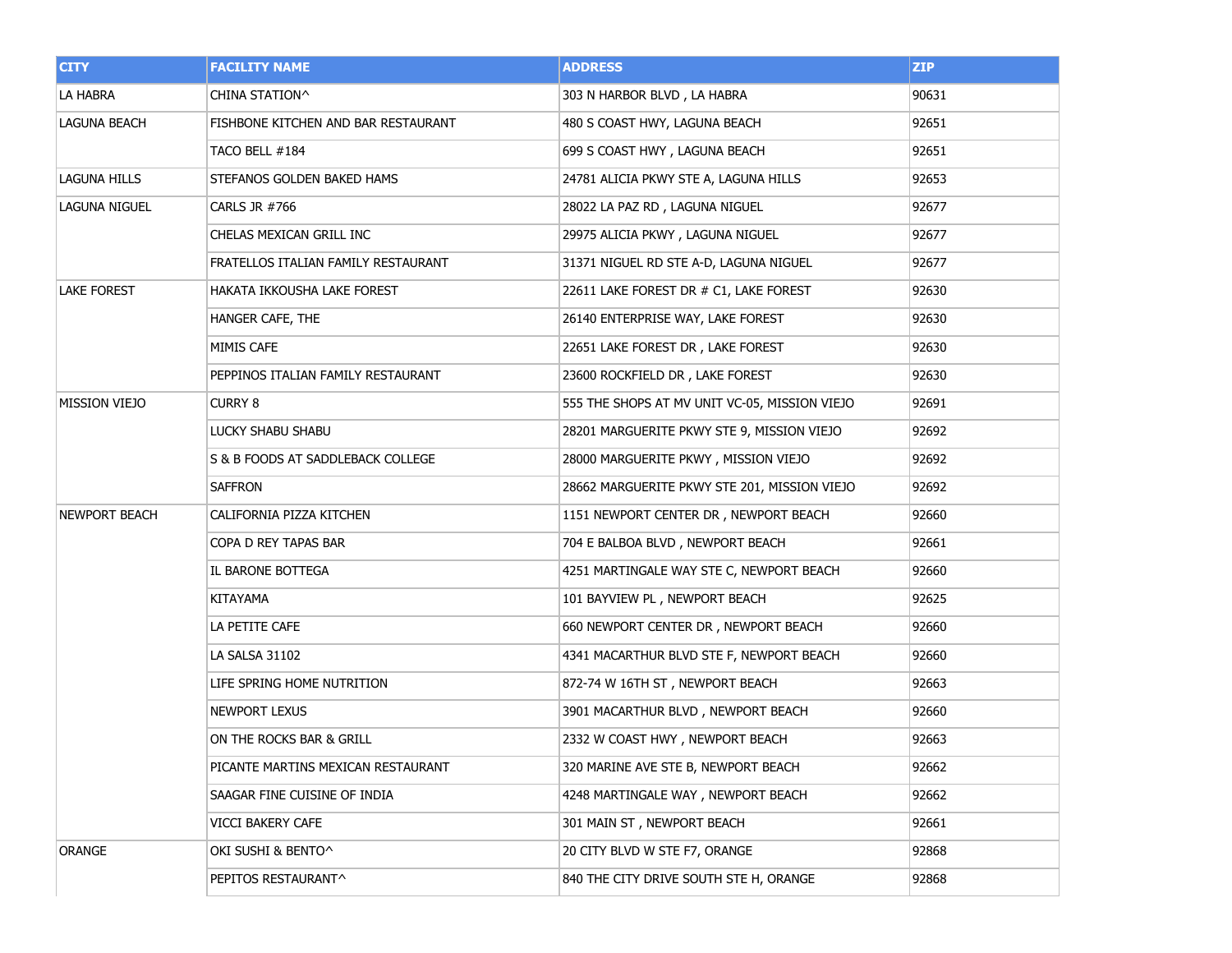| <b>CITY</b>               | <b>FACILITY NAME</b>                | <b>ADDRESS</b>                                           | ZIP   |
|---------------------------|-------------------------------------|----------------------------------------------------------|-------|
| ORANGE                    | SIZZLER #43^                        | 584 N TUSTIN ST, ORANGE                                  | 92867 |
|                           | UNITED ROSE DELI & PHO RESTAURANT^  | 816 E LINCOLN AVE, ORANGE                                | 92865 |
| <b>PLACENTIA</b>          | TEAHOLIC^                           | 660 S PLACENTIA AVE, PLACENTIA                           | 92870 |
| RANCHO SANTA<br>MARGARITA | <b>GRABBAGREEN RSM</b>              | 29880 SANTA MARGARITA PKWY, RANCHO SANTA<br>MARGARITA    | 92688 |
|                           | INTERNATIONAL HOUSE OF PANCAKES 832 | 30492 AVENIDA DE LAS BANDERAS, RANCHO SANTA<br>MARGARITA | 92688 |
| <b>SAN CLEMENTE</b>       | CHINA WELL RESTAURANT               | 620 CAMINO DE LOS MARES STE A, SAN CLEMENTE              | 92673 |
|                           | <b>GRAES PROVISIONS</b>             | 197 AVENIDA LA PATA, SAN CLEMENTE                        | 92673 |
|                           | GRILL AT SURFIN DONUTS, THE         | 202 N EL CAMINO REAL, SAN CLEMENTE                       | 92672 |
|                           | TAKAO JAPANESE RESTAURANT           | 425 N EL CAMINO REAL, SAN CLEMENTE                       | 92672 |
| SAN JUAN CAPISTRANO       | OC PIZZA SJC                        | 32341 CAMINO CAPISTRANO STE B, SAN JUAN CAPISTRANO       | 92675 |
| SANTA ANA                 | CAY DUA^                            | 3522 W 1ST ST, SANTA ANA                                 | 92703 |
|                           | CRAWLICIOUS SEAFOOD^                | 3647 W MCFADDEN AVE, SANTA ANA                           | 92704 |
|                           | GENKI SUSHI^                        | 2800 N MAIN ST STE 1040, SANTA ANA                       | 92705 |
|                           | HOMETOWN BUFFET #806^               | 1008 E 17TH ST, SANTA ANA                                | 92701 |
|                           | JOBENTO^                            | 1228 E EDINGER AVE, SANTA ANA                            | 92707 |
|                           | LUCILLES SMOKEHOUSE BAR B QUE^      | 2800 N MAIN ST STE 2160, SANTA ANA                       | 92701 |
|                           | MAD CHICKEN^                        | 2800 N MAIN ST #934 FC13, SANTA ANA                      | 92705 |
|                           | POKETERIA ^                         | 2 HUTTON CENTRE DR STE 203, SANTA ANA                    | 92707 |
|                           | RED TURTLE, THE^                    | 1019 S FAIRVIEW ST, SANTA ANA                            | 92704 |
|                           | SUPER ANTOJITOS^                    | 3305 S BRISTOL ST, SANTA ANA                             | 92704 |
|                           | TEAM WOK^                           | 1804 N TUSTIN AVE STE A, SANTA ANA                       | 92705 |
|                           | YANGS BRAISED CHICKEN RICE^         | 2 HUTTON CENTRE DR STE 202, SANTA ANA                    | 92707 |
|                           | YUVRAJ INDIAN KITCHEN^              | 2800 N MAIN ST STE FC4, SANTA ANA                        | 92705 |
| SEAL BEACH                | <b>COACHS SPORTS GRILL</b>          | 1025 PACIFIC COAST HWY, SEAL BEACH                       | 90740 |
| <b>STANTON</b>            | MITSUYOSHI RESTAURANT               | 12033 BEACH BLVD, STANTON                                | 90680 |
| <b>TUSTIN</b>             | KOJA KITCHEN                        | 2943 EL CAMINO REAL, TUSTIN                              | 92782 |
|                           | OHANA HAWAIIAN GRILL^               | 17582 E 17TH ST STE 104, TUSTIN                          | 92780 |
|                           | TANGS ASIAN BUFFET^                 | 17631 17TH ST, TUSTIN                                    | 92780 |